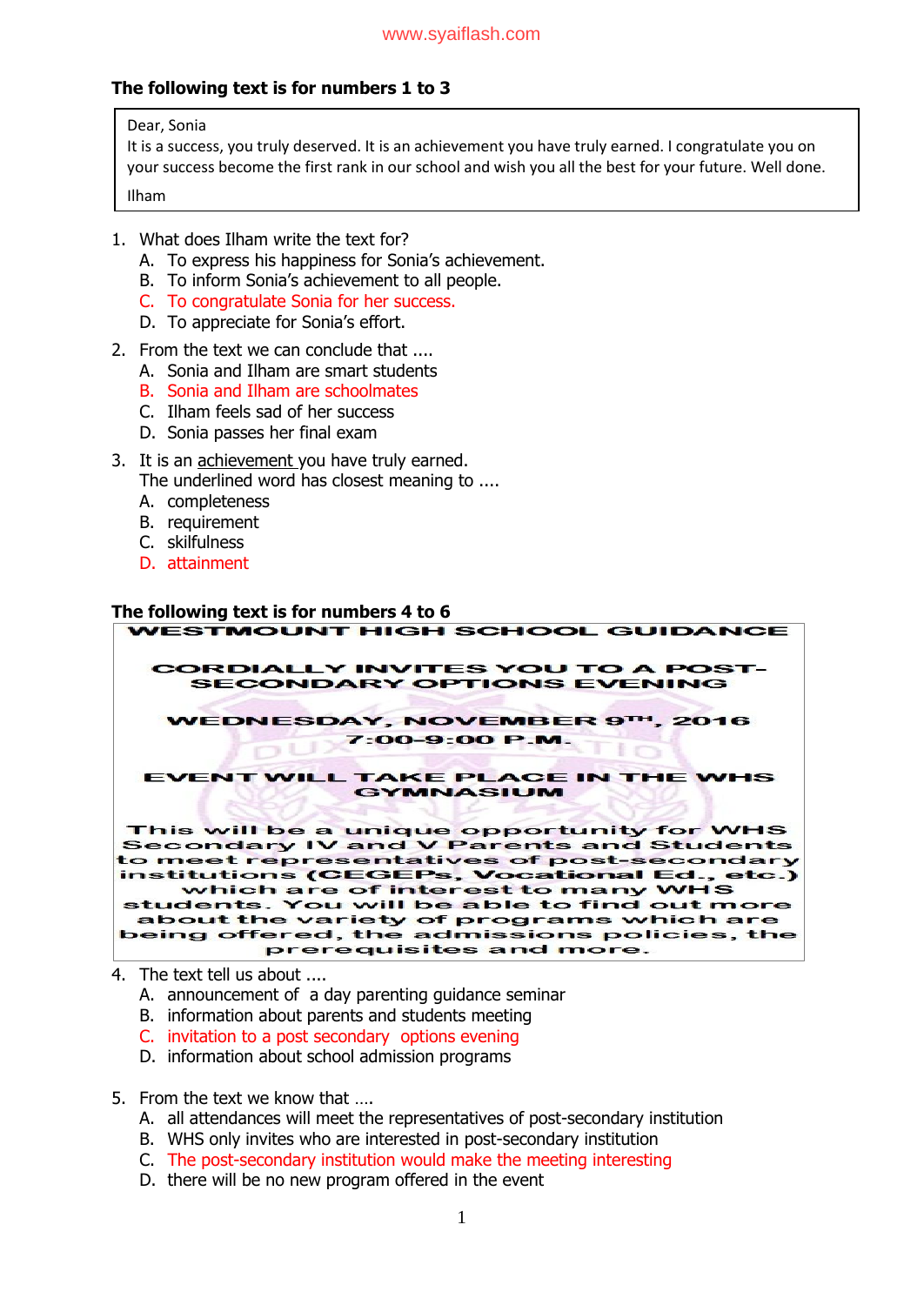- 6. The announcement is intended to ....
	- A. WHS representative and all parents
	- B. all parents and students of WHS school
	- C. representatives of post- secondary institutions
	- D. WHS secondary IV and V parents and students

## **The following text is for number 7**

### To : All grade 7 students

Special NAT Orientation for Grade 7 students is Rescheduled on July 8, 2016 from 9:00 a.m. to 11.30 a.m. since July 6, 2016 was declared as a non-working holiday. Curriculum Staff

- 7. What is the text written for?
	- A. To inform the special NAT orientation programme.
	- B. To ask students to join the special NAT programme.
	- C. To tell postponement of special NAT orientation programme.
	- D. To remind students to join special NAT orientation programme.

## **The following text is for number 8 and 9**



- 8. From the text we know that ….
	- A. the calcium is as much as a cup of oatmeal.
	- B. vitamin C is as much as an 8 oz glass of milk.
	- C. WhoNu has chocolate, vanila and blueberries flavors.
	- D. WhoNu contains vitamin C, vitamin D, fiber and calcium.
- 9. The text is written to ....
	- A. tell the real chocolate snacks
	- B. inform the detail information of "WhoNu"
	- C. promote the new product named "WhoNu"
	- D. describe the nutrition fact of chocolate snacks

## **Text for number 10 to 11**

## Dear Fiona,

I'm so glad to hear that you have decided to move to London. It'll be great to have a friend from home living together like we used to. In your letter you asked me to give you some advice finding a flat; here are some suggestions.

Dara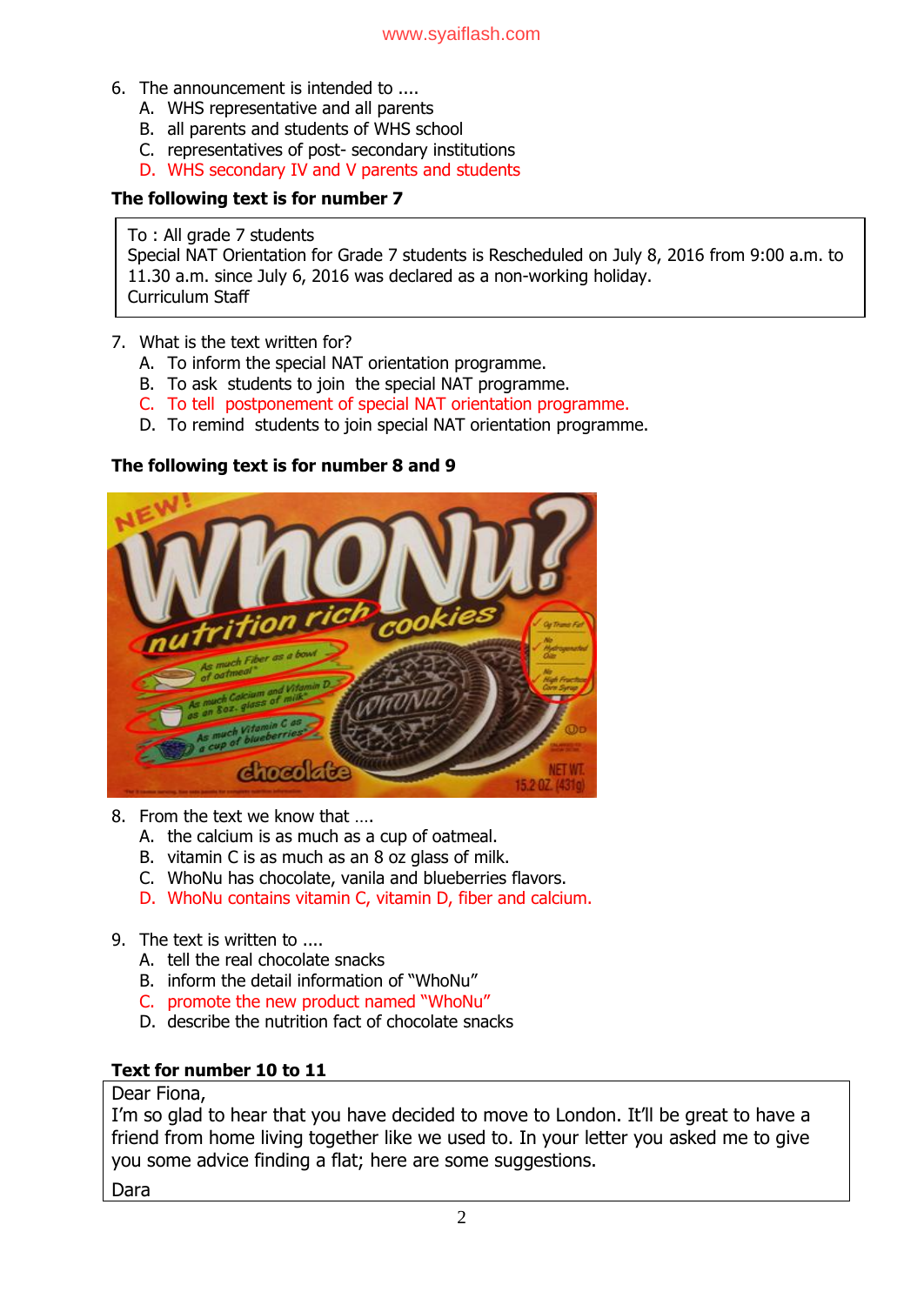- 10. Why did Dara write the letter to Fiona?
	- A. To express her excitement for Fiona's planning to live in London.
	- B. To confirm about a flat that Fiona ordered to Dara before.
	- C. To say that Fiona was her best friend all her life.
	- D. To suggest Fiona to stay in London with her.

#### 11. From the text we can conclude that …

- A. Fiona asked for Dara's flat for staying there
- B. Dara invited Fiona to stay together in London
- C. Fiona and Dara come from the same hometown
- D. Dara suggested Fiona to live together in London

## **Text for number 12 to 13**

|             |                               | <b>MEMO</b>                                                                                                                                          | Memo |
|-------------|-------------------------------|------------------------------------------------------------------------------------------------------------------------------------------------------|------|
| To:         | : Mr. Zainal Abidin           |                                                                                                                                                      |      |
| <b>From</b> | : Director                    |                                                                                                                                                      |      |
|             | <b>Subject: Meeting</b>       |                                                                                                                                                      |      |
| <b>Date</b> | : February 5th 2016           |                                                                                                                                                      |      |
|             | the completion of the meeting | Please attend the meeting at hotel sriwijaya on tuesday, 7 february 2016<br>at 9 a.m. on behalf of the director. looking forward to your report upon |      |

https://www.google.co.id/search?q=memo&rlz=

- 12. Who should come to the meeting at hotel Sriwijaya?
	- A. The director.
	- B. Mr. Zainal Abidin.
	- C. Mr Zainal Abidin's colleague.
	- D. The manager of Hotel Sriwiijaya.

## 13. What should Mr. Zainal Abidin do?

- A. Holding the meeting till the end.
- B. Reporting the result of the meeting.
- C. Accompanying the director to the meeting.
- D. Meeting with the director of hotel Sriwijaya.

## **Text for number 14 to 16**



<https://www.google.co.id/search?q=school+transport&rlz=1>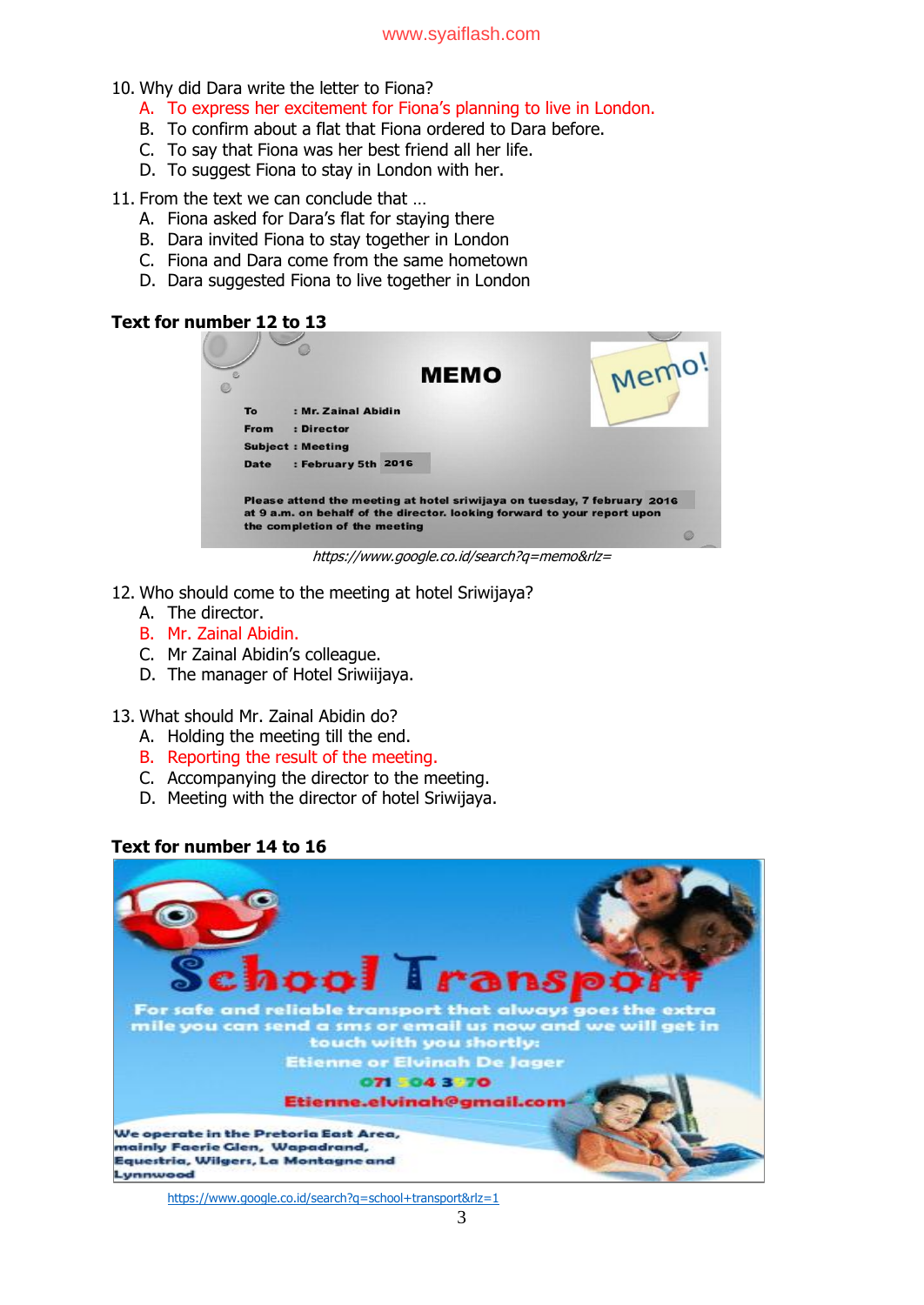- 14. Whom could we contact for ordering the school transport?
	- A. To school headmaster.
	- B. To Elvinah De Jager.
	- C. To the bus driver.
	- D. To Faeric Glen.
- 15. Where does the bus transport operate?
	- A. Around Pretoria East Area.
	- B. Outside Pretoria East Area.
	- C. La Montogne and Lynnwood.
	- D. A mile from Pretoria East Area.
- 16. The text is written to ….
	- A. inform the new contact of the school transport
	- B. announce the school transport operation area
	- C. tell how to choose reliable and safe transport
	- D. promote a reliable city school transport

#### **Text for number 17 to 19**

Wayne Mark Rooney was born on October 24, 1985, in Croxteth, Liverpool, England. From an early age, Rooney's talent on the field was hard to miss. He scored 99 goals for a local junior league team at age 9, catching the attention of a scout with the Everton Football Club, a franchise in the English Premier League. Rooney signed with Everton and spent the next several years. Rooney made his professional debut with Everton in August 2002. Two months later, he became the youngest-ever goal scorer in Premier League history. In 2002 Rooney captured the BBC Sports Young Personality of the Year award.

Despite his earlier affinity for his local pro club, in 2004 Rooney signed on with Manchester United after his new team paid Everton a transfer fee of roughly \$48 million. The move was seen as treason by Everton fans, and when he later returned to play against his old club, he was roundly booed by his former supporters. Rooney, however, expressed no regrets about the change, and neither did United.

In the 2006 Football League Cup, the quick-tempered playmaker, scored twice to lead his club to a 4-0 win over Wigan Athletic in the final. Over the next five seasons, Rooney steered United to four Premier League titles. He also helped his club win the 2008 UEFA Champions League and scored the winning goal in the 2008 FIFA Club World Cup.

In 2008, Rooney became the youngest player ever to play in 200 Premier League games. The following season he became just the 20th player in team history to score more than 100 goals for the franchise. Named 2010 PFA Player of the Year and FWA Footballer of the Year, Rooney needed only to help England achieve significant World Cup success to cement his status as an international icon.

Adapted from: http://www.biography.com/people/wayne-rooney-555728#off-the-field

## 17. The text tells about ….

- A. Rooney's debut with Everton
- B. Wayne Rooney, a talented footballer
- C. Wayne Rooney's role at Premier League
- D. Rooney's main expectation for World Cup
- 18. How many awards of best name achieved by Rooney until 2010?
	- A. Two.
	- B. Three.
	- C. Five.
	- D. Six.
- 19. Paragraph two tells us about ….
	- A. Rooney lost his Everton fans
	- B. Rooney moved to another club
	- C. Rooney played against his previous club
	- D. Rooney was punished by Manchester United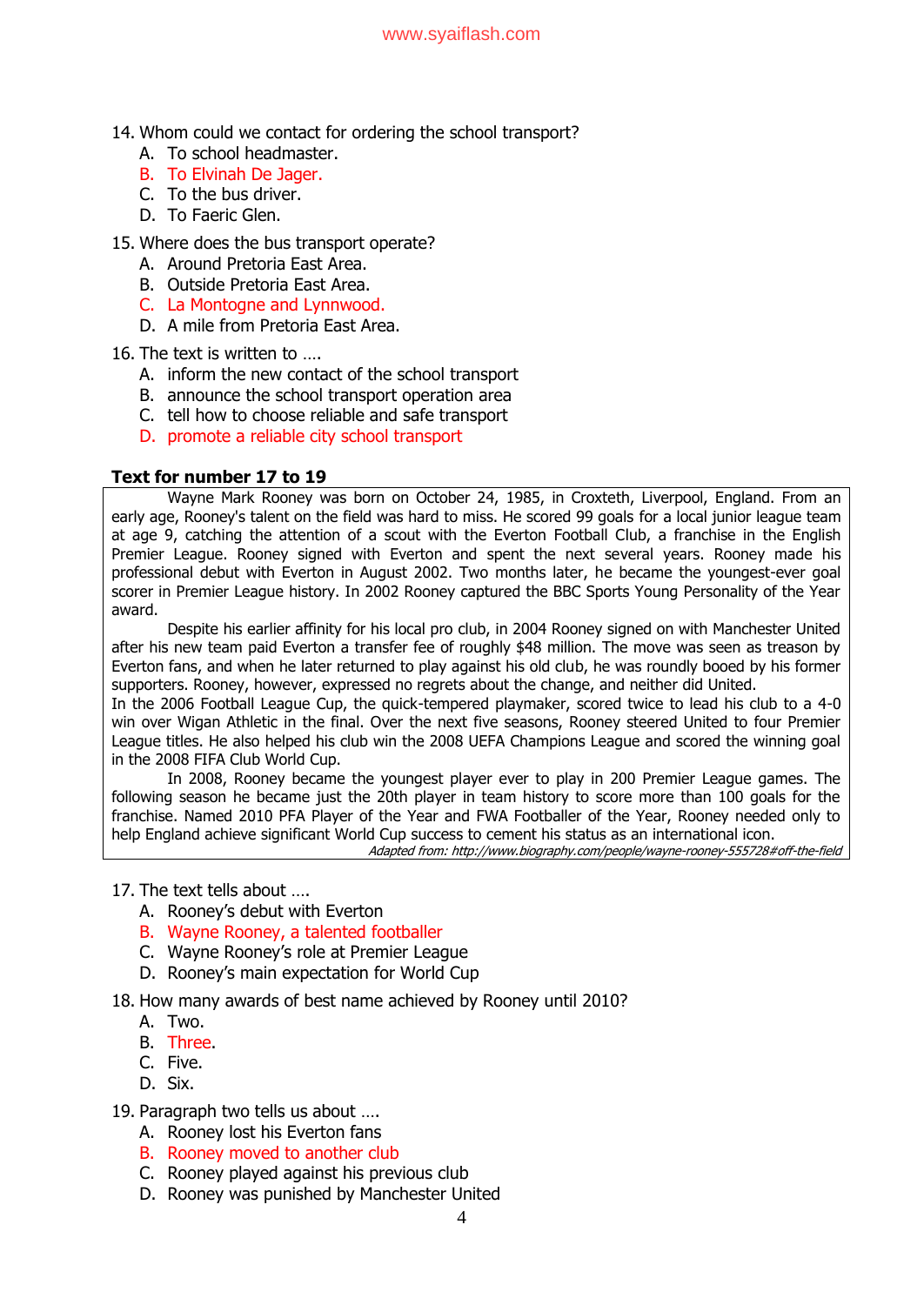## **Text for number 20 to 22**

In a small forest, there was a firefly were lived with his mother. His name is Kukun, he is a weak firefly who has no luminescent of him since he was born. When he was a teenager, he has no friends. He was sad to mother and locked his room for a whole day.

Mother was worried about what is going on him. "Kukun, why you are not going out from your room and take a meal for a while?" Mother knocked his door and try to pursue him out from the room. "I will put the meal out of your door, so you can take it when you want. Kukun was unable to say "Yes I will mom" his mouth was locked and his heart was too ego to kick out the bad things run on his mind. He just take the meal when the days gone to be midnight. "I don't want to come out the room, till you were die !" "This is my worse life! I am just flawed boy! No one cares me!" He said when mother try a thousand time to make him out from his room. The condition were going bad.

Day by day run, mom never gave him a meal again. "It is strange, why mom didn't give me meal for three days?' I can't hear her anything!" He was so hungry, and this condition makes him want to go out from his room. So unexpectedly and dramatic, he caught his mom dead with a letter on her hand.And the letter shows;

"Dear My Lovely Kukun, I don't know what was going on me. I had checked my health to the doctor when you just locked your room. Doctor said to me that I got cancer. It is final stadium. So my life is just in a couple of months. I am so sorry that I got accident when you are in pregnancy And your dad was dead You got the physical defect after it. It was not easy to make you understand. That luminescent was you, not what you just think. That I love you till the day ends Forever". Kukun was shocked and clutched her tight.

20. When did Kukun decide to go out from his room?

- A. The day before his mother died.
- B. Three days before his mother died.
- C. The day when he need something to eat.
- D. The day when he felt strange at the room.

21. The main idea of the second paragraph is that Kukun ….

- A. wrote a letter to his mother
- B. was worried about his mother sickness
- C. tried to pursue his mother to eat the meal
- D. has closed himself and would not meet anyone

22. What do you think about Kukun's feeling after he knew that his mother died?

- A. Disappointed.
- B. Regretted.
- C. Happy.
- D. Angry.

## **Text for number 23 to 26.**

Nana and others member of her school art were busy. They were preparing a performance to welcome the guests from England. However, Nana and her friend were still confused to choose whether to perform a ballet or a piano recital?. But, their teacher suggested them to perform Indonesian traditional art. They had learnt Angklung, but they were hesitant. Nana and her friend thought that the British was a modern person and Angklung was the traditional ones, but theystill practice hard every day. They were playing a traditional song " Manukdadali" and "BubuyBulan" and also a famous western song "My Bony".

Then came the long – awaited day. After the speeches, it was time for Nana and her friends to perform. They gave their best performance. After playing "ManukDadali" and "BubbuyBulan" song, the MC announced that they would play "My Bony" song. Suddenly, some guest stood up, and wanted to play Angklung. The teacher soon handed some Angklungs to the guests, and they played Angklung together. It made Nana and her friend were so proud, Angklung has been popular all around the world.

23. What made Nana and her friend still practiced the Angklung hard?

- A. They loved traditional art.
- B. They were a school art member.
- C. Teacher asked them to play Angklung.
- D. British would join to Angklung performance.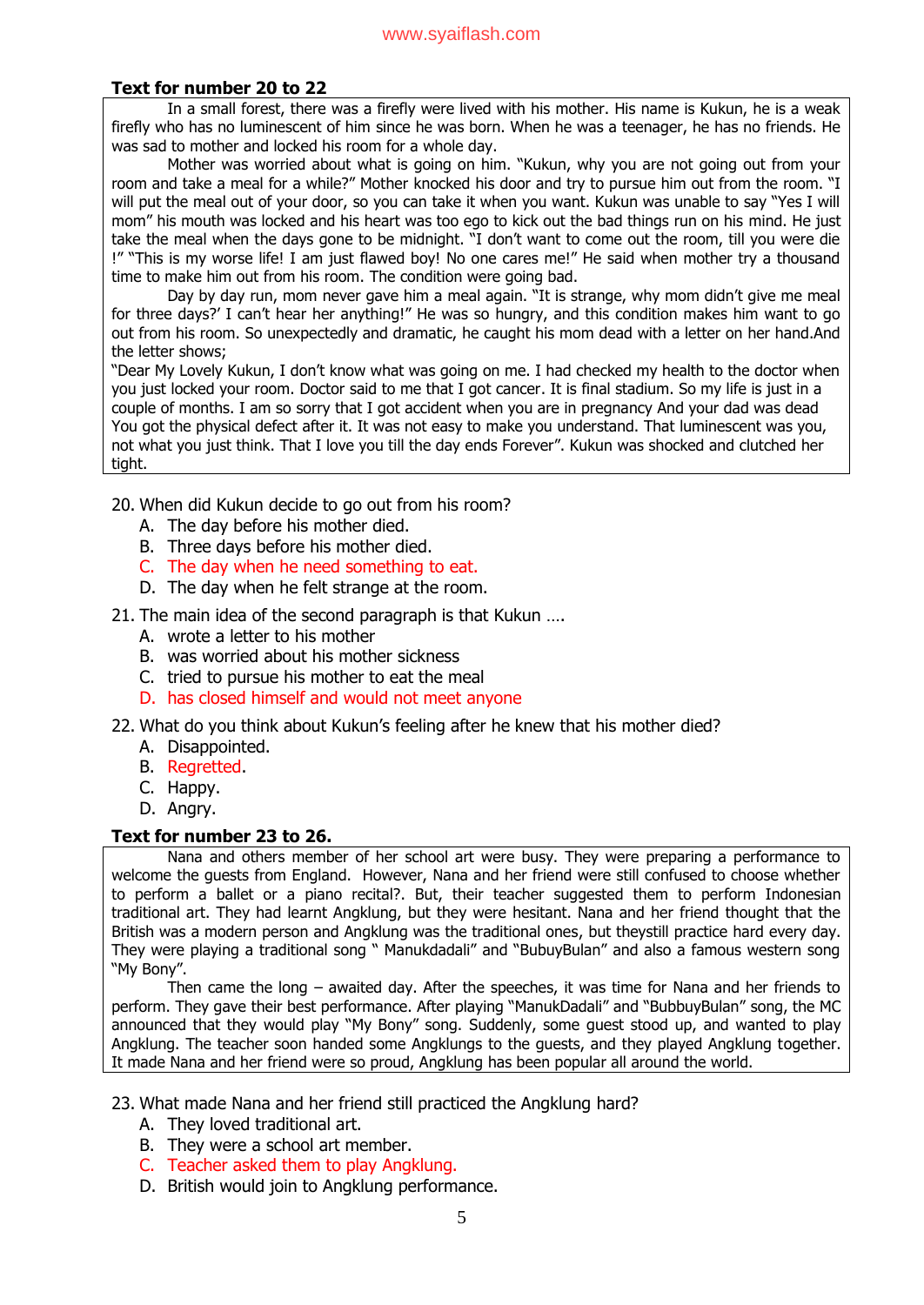## [www.syaiflash.com](http://www.syaiflash.com/)

- 24. Why did the guests want to play Angklung with Nana and her friend? Because ….
	- A. "My Bony" was a western song
	- B. They were asked by the teacher
	- C. Angklung was an Indonesian traditional art
	- D. They were familiar with Angklung and could play it

### 25. "…but they were hesitant."

The underlined word is closest in meaning to ....

- A. unwilling.
- B. uncertain.
- C. insecure.
- D. afraid .

#### 26. What information can be taken from the text?

- A. Angklung was a famous traditional music all around the world.
- B. Nana and her friend decide to perform a modern art.
- C. Nana and her friend were not an art school member.
- D. The performance of Angklung was not attractive.

## **Text for number 27 to 29.**



#### (www.wisenetizen)

27. "... you are chatting with online."

The underlined word is closest in meaning to ….

- A. talking
- B. posting
- C. meeting
- D. downloading
- 28. "... or someone online may be lying about who they are."
	- The underlined word refers to ….
	- A. programmers
	- B. providers
	- C. netizens
	- D. owners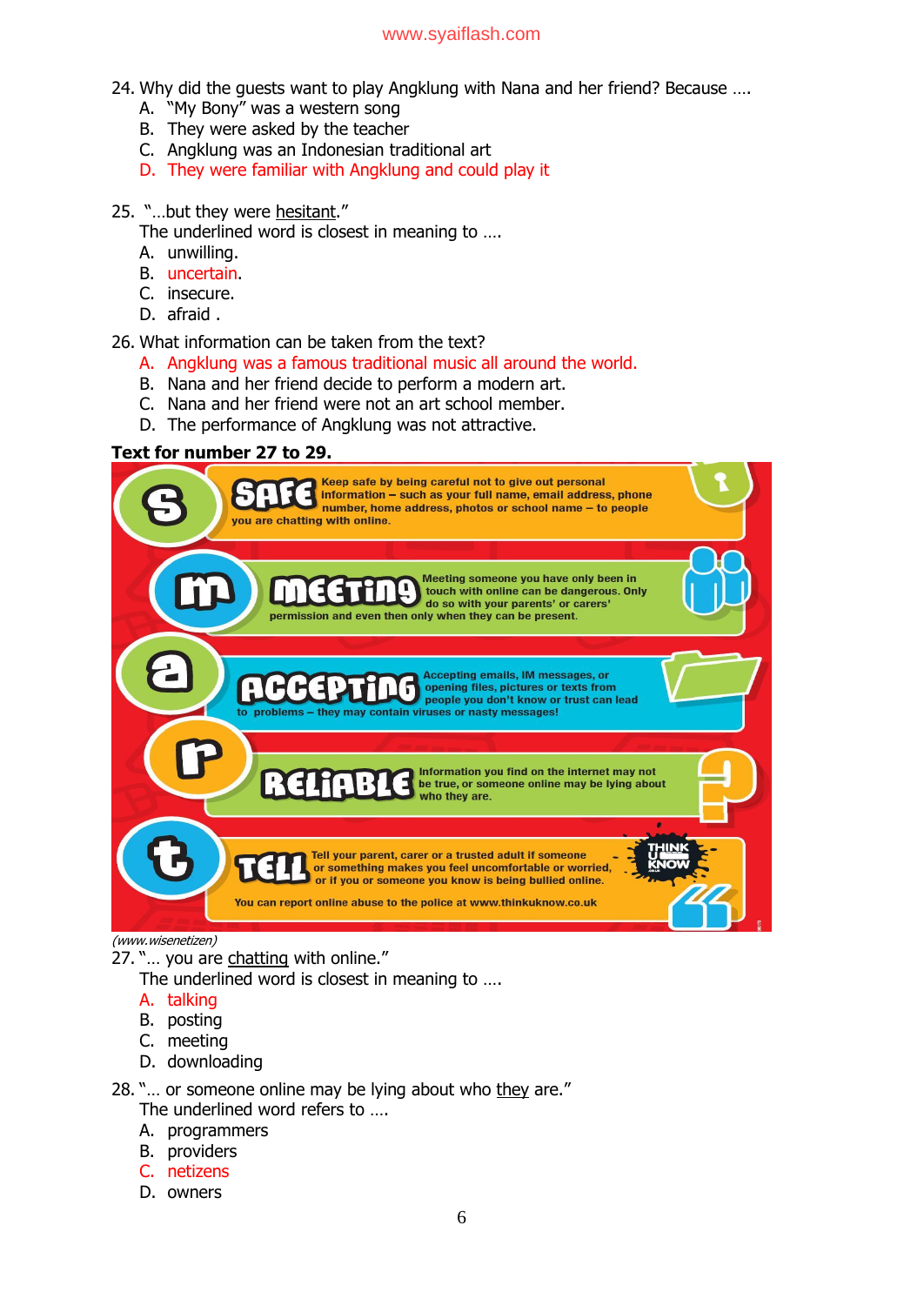29. The text is written for the readers to ….

- A. help readers make many friends from internet
- B. save data and information posted on the internet
- C. maximize the usage of internet for communication
- D. prevent readers from negative effect of using internet

## **Text for number 30 to 33**

Earthquake often happens around us. It brings graet damages. An earthquake is hard to be predicted and it often makes lot victims.

Actually there are three kinds of earthquakes. These kinds of earthquakes are commonly base on the factor and geological area where the earquakes happen. They are tectonic, volcanic and explosion.

Tectonic earthquake is most common one. This kind of earthquake happens while earth's crust rocks break because of the geological strength created by moving of the earth's plates.

A volcanic earthquake happens exactly with volcanic activity. During the volcanic earthquake happens, the volcano produces acidic lava, which drys quickly and blocks the top of the volcano. This makes no more magma can escape. Pressure starts to build up and eventually the acidic lava can no longer stand the pressure. So the volcano is free to explode. The pressure is rleased so fast that an earthquake is cuased. A volcanic earthquake is usually kept within  $10 - 20$  miles of the volcano.

Explosion earthquake is the result of the collapse as a small earthquake occurring underground mines and caverns.

(Taken from www.ngdir.ir/sitelinks/kids/html/earthquake\_Kinds%20of%20earthquake)

- 30. What does the fourth paragraph tell us about?
	- A. The volcano explosion during the earthquake.
	- B. The description of volcanic earthquake.
	- C. The causes of the volcanic earthquake.
	- D. The volcanic earthquake phenomena.
- 31. The following statement is true according to the text.
	- A. The earthquakes usually happen because of the human error.
	- B. A tectonic earthquake happens while the pressure is released so fast.
	- C. A volcanic earthquake is usually kept within  $10 20$  km of the volcano.
	- D. The volcano produces acidic lava, during the volcanic earthquake happens.

32. "**This** makes no more magma can escape."

- The underlined word in the sentence refers to ....
- A. volcanic earthquake
- B. top of the volcano
- C. volcanic activity
- D. dry acidic lava
- 33. What does the text tell us about?
	- A. The kinds of volcanic earthquake.
	- B. The description of earthquake.
	- C. The earthquake in Indonesia.
	- D. The earthquake in general.

## **Text for numbers 34 to 36**

Thousand Island lies in the waters of Jakarta Bay which has 100 miles length and 108,000 ha width. There're about 110 islands, in some large and small group of islands in the Thousand Island. Those islands divided into tourism islands, conservation, historical island, and island for community empowerment in accordance with the characteristics differences between each island.

Thousand Island is a district under the government of DKI Jakarta Province and is headed by a regent which office is on Pramuka Island. As the capital district, Pramuka Island has a complete infrastructure such as school buildings, sports facilities, an integrated security system to health facility and hospital units with some speed boat ambulance.

There're 45 islands that are meant for tourism destination which are classified into general tourism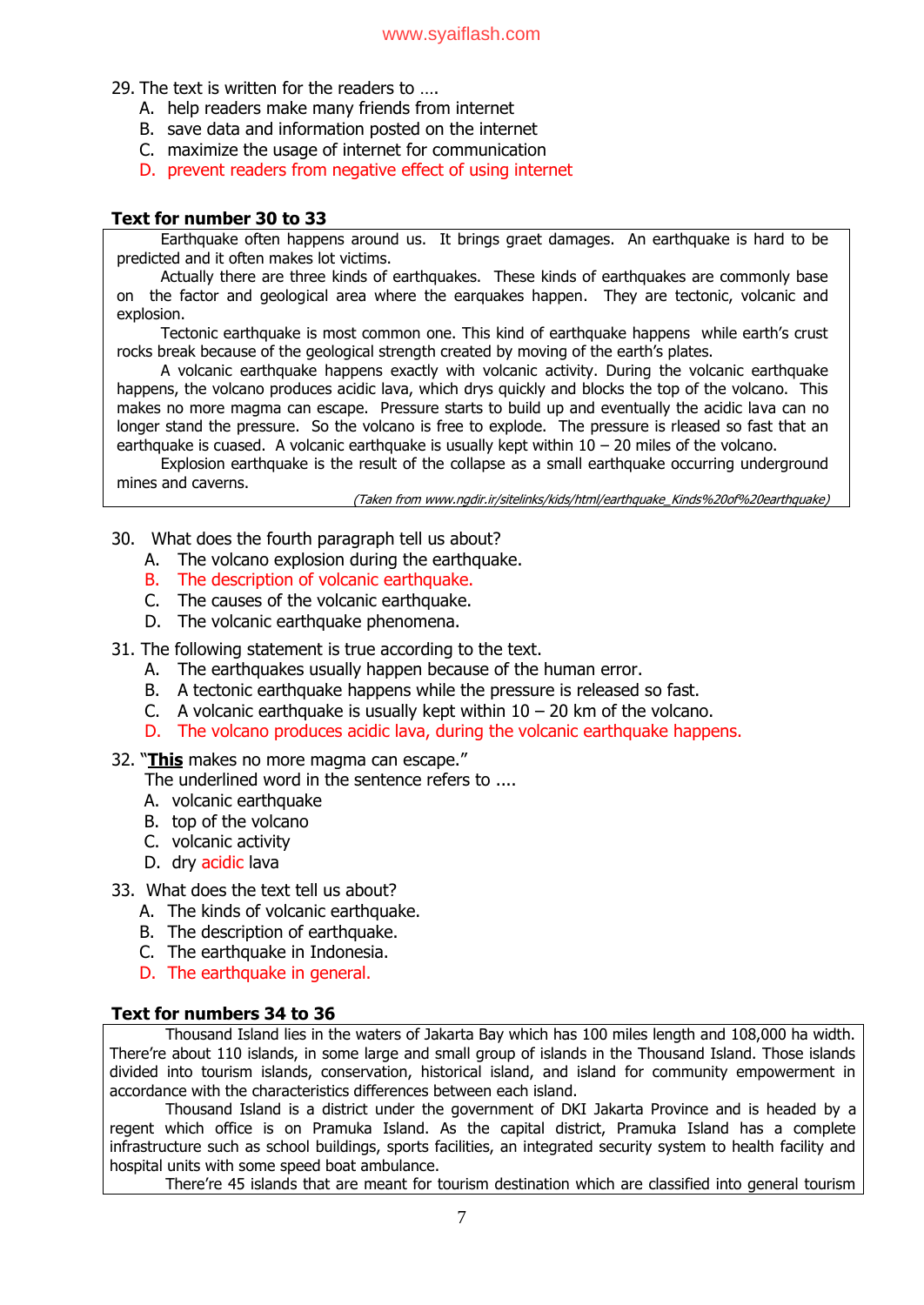## [www.syaiflash.com](http://www.syaiflash.com/)

and special tourism. Among the islands that are included in Thousand Island, six of them have been made as the tourism islands. Those six islands are Ayer Island, Bidadari Island, Kotok Island, Putri Island, Pantara Island, and Sepa Island. Those tourism islands equipped with adequate and even complete facilities and infrastructure.

## 34. The main idea of third paragraph is ….

- A. Different names of island around Thousand Island for tourism
- B. The categorization of tourist destination in Thousand Island
- C. Facilities of tourism destination in Thousand Island
- D. Six readily visited islands in Thousand Island

## 35. The function specification of the islands mainly depends on the ….

- A. health facility
- B. island characteristics
- C. geographical position
- D. infrastructure adequacy

## 36. Complete facilities and infrastructure are mainly provided for ….

- A. tourism island
- B. conservation
- C. historical island
- D. general tourism

## **Text for numbers 37 to 40**

## **The Spindle, the Spool, and the Needle**

All alone in the world, a young girl once lived in a small house in the middle of the woods. She was very poor, but she knew how to sew and, because she was very hard working and clever, she managed to earn her living by using her spindle, her spool and her needle.

One day, looking for a wife, a young prince came to the village asking who was the most beautiful and **industrious** young girl in the place. Many girls were pointed out to him, the richest and the most elegant ones, but nobody thought of the poor young seamstress. Only objects that she used in her daily work thought of her. The spindle jumped out of her hand and ran off through the woods, pulling a long golden thread behind it. The spool also jumped away, but **it** stopped outside the door and wove a lovely rug. The needle began to dance wildly in the amazed young girl's fingers, and made tablecloths, curtains, and cushions, transforming the poor little house into a pretty and welcoming one. When the spindle and the golden thread led the prince to her door later, the lovely little seamstress and her pretty house pleased him so much that he never left her side again.

37. What do you know from the story?

- A. The prince was seeking a wife who was both lovely and rich.
- B. A seamstress is a woman whose job is sewing and making clothes.
- C. The spindle, the spool and the needle turned into a welcoming house.
- D. Because of her diligence, the girl could earn her living with her parents.
- 38. "... but **it** stopped outside the door and wove a lovely rug". (Paragraph 2)

The underlined word in the sentence refers to the ....

- A. seamstress
- B. spindle
- C. spool
- D. door
- 39. " ... the most beautiful and **industrious** young girl in the place".
	- What does the underlined word mean? Having a/an ....
	- A. ability to produce something
	- B. characteristic to work hard
	- C. multy talent in oneself
	- D. good competence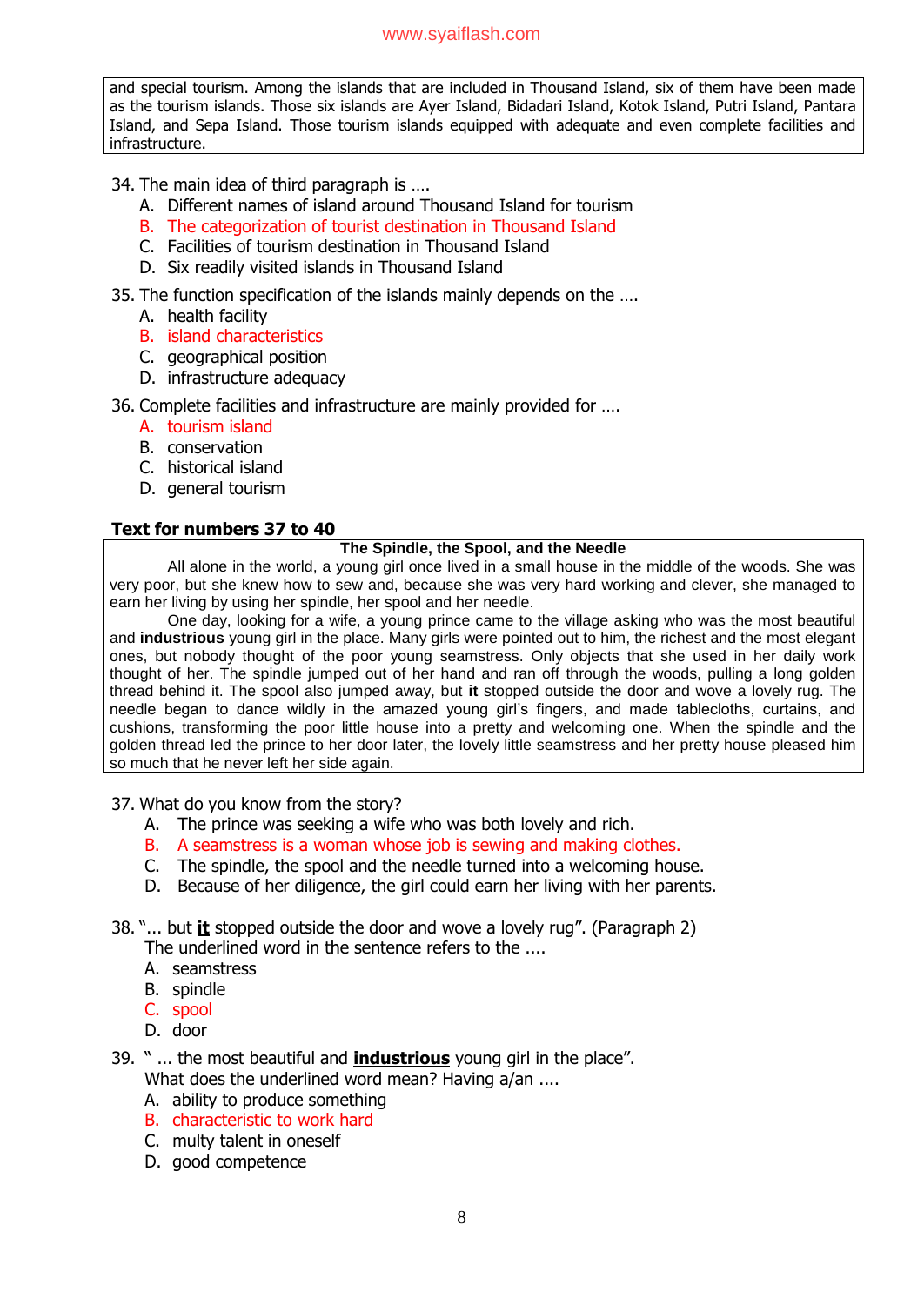- 40. What moral values can we get from the story?
	- A. It teaches us to love others truly.
	- B. Diligence and perseverance bring us to fortune.
	- C. We have to fulfill any demand of someone we love.
	- D. People have to do some difficult tasks to make others happy.

## **For number 41 to 43, fill the blank using the appropriate word.**

LANDSLIDE

A landslide is the movement of rock, debris or earth down a slope. They result from the failure of the materials which make up the hill slope and are driven by the force of gravity. Landslides are known also as landslips, slumps or slope failure.

Some of the most common types of landslide in Australia are earth slides, rock falls and debris flows. Some movements of landslide come from material which collapses suddenly, but some other slides move …(41) for certain period. Some even are almost undetectable. Sudden and rapid events are the most dangerous because of a lack of warning and the speed at which material can travel down the slope as well as the force of its resulting impact. Extremely slow landslides might move only millimeters or centimeters a year and can be active over many years. Although this type of landslide is not a threat to people they can cause considerable …(42) to property.

Landslides can be triggered by natural causes or by human activity. They ...(43) from a single boulder in a rock fall or topple to tens of millions of cubic meters of material in a debris flow.

Adapted from: http://www.ga.gov.au/scientific-topics/hazards/landslide/basics/what

- 41.
	- A. occasionally
	- B. gradually
	- C. regularly
	- D. rapidly
- 42.
	- A. change
	- B. damage
	- C. innovation
	- D. arrangement

43.

- A. are ranging
- B. ranges
- C. ranged
- D. range

## **For number 44 to 46, fill the blank using the appropriate word.**

## **ADAM MALIK**

Adam Malik**,** (born July 22, 1917, [Pematangsiantar,](https://www.britannica.com/place/Pematangsiantar) North [Sumatra,](https://www.britannica.com/place/North-Sumatra) Dutch East [Indies](https://www.britannica.com/place/Dutch-East-Indies) died September. 5, 1984, in [Jakarta](https://www.britannica.com/place/Jakarta) is an Indonesian statesman and nationalist political leader.

Malik was jailed by the Dutch in the 1930s for being a member of the nationalist group that sought independence for the Dutch East Indies. In 1937 he founded the Indonesian news agency Antara, which originally served as an organ of the nationalist press. During [World](https://www.britannica.com/event/World-War-II) War II he was active in the Indonesian youth movement. In 1945 he was involved with the abduction of the Indonesian leaders [Sukarno](https://www.britannica.com/biography/Sukarno) and [Mohammad](https://www.britannica.com/biography/Mohammad-Hatta) [Hatta](https://www.britannica.com/biography/Mohammad-Hatta)in order to "force" … (44) to declare independence rather than receiving it as a gift from the Japanese, and in 1946 he was involved with the kidnapping of [SutanSjahrir](https://www.britannica.com/biography/Sutan-Sjahrir) in order to protest a negotiated settlement with the Dutch.

After the Indonesian revolution ended in 1949, Malik served in various posts of the Sukarno government, including [ambassador](https://www.britannica.com/topic/ambassador) to the [Soviet](https://www.britannica.com/place/Soviet-Union) Union and to [Poland.](https://www.britannica.com/place/Poland) In 1962 he was the chief Indonesian delegate to the Washington, D.C., negotiations on [West](https://www.britannica.com/place/Papua) Irian (Irian Jaya), which laid the groundwork for [Indonesia](https://www.britannica.com/place/Indonesia) eventually securing this territory.

As … (45) affair minister (1966–77) of the [Suharto](https://www.britannica.com/biography/Suharto) government, Malik was the architect of the new Indonesian [foreign](https://www.britannica.com/topic/foreign-policy) policy that restored relations with [Malaysia,](https://www.britannica.com/place/Malaysia) the [Philippines](https://www.britannica.com/place/Philippines), and China and …(46) the seat lost when Sukarno took Indonesia out of the UN in 1965. Malik also was able to obtain a 30-year extension on the \$3 billion debt to creditor nations accumulated during the Sukarno years. As president of the [United](https://www.britannica.com/topic/United-Nations) [Nations](https://www.britannica.com/topic/United-Nations) 26th General Assembly (1971–72), Malik presided over the admission of the People's [Republic](https://www.britannica.com/place/China) of China to the UN. Later he served as vice president of Indonesia (1978–83).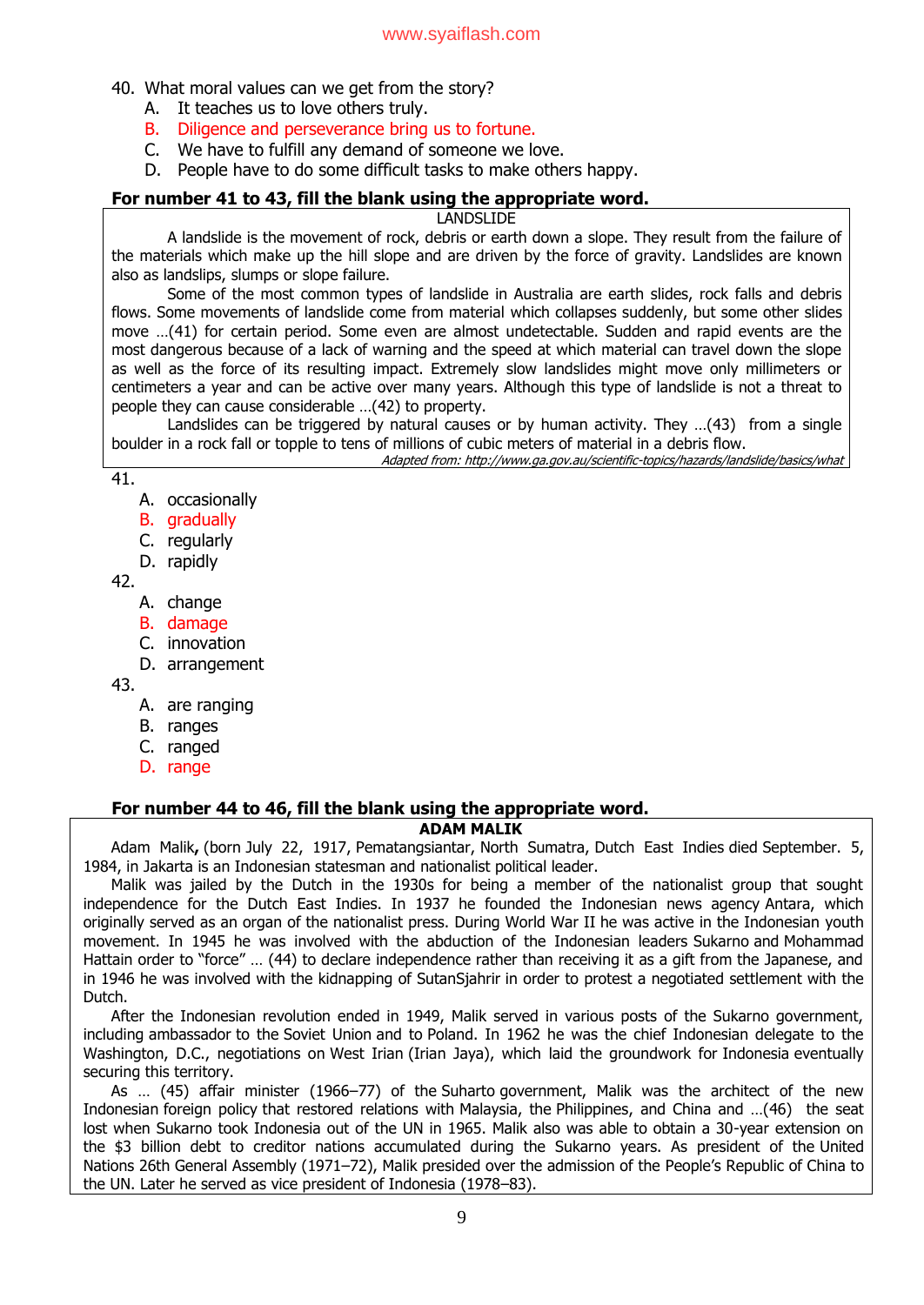Adapted from: Adapted fromhttps://www.britannica.com/biography/Adam Malik

- A. them
- B. him
- C. it
- D. us
- 45.
	- A. religious
	- B. foreign
	- C. social
	- D. home

46.

- A. abandoned
- B. regained
- C. removed
- D. found
- 47. Arrange the following words to make a good sentence

| have                                           | spots                              | by | visited | we | afternoon | three | tourism |
|------------------------------------------------|------------------------------------|----|---------|----|-----------|-------|---------|
|                                                |                                    |    |         |    |           |       |         |
|                                                | The correct arrangement is         |    |         |    |           |       |         |
|                                                | A. $5-4-3-7-2-6-1-8$               |    |         |    |           |       |         |
|                                                | B. $5-4-7-8-1-2-3-6$               |    |         |    |           |       |         |
|                                                | C. $5 - 1 - 4 - 7 - 8 - 2 - 3 - 6$ |    |         |    |           |       |         |
|                                                | D. $5 - 1 - 4 - 3 - 8 - 7 - 2 - 6$ |    |         |    |           |       |         |
| 48. Arrange the words to make a good sentence! |                                    |    |         |    |           |       |         |
|                                                |                                    |    |         |    |           |       |         |

| -<br>hecause | rlower                     | -<br>price | remains | ā | popular | Euphorbia |  |
|--------------|----------------------------|------------|---------|---|---------|-----------|--|
|              |                            |            |         |   |         |           |  |
|              | Fha aassaat assanaanaantia |            |         |   |         |           |  |

 The correct arrangement is …. A.  $7 - 2 - 6 - 1 - 4 - 5 - 8 - 3$ 

- B.  $7 2 4 6 1 8 5 3$
- C.  $7 4 6 1 8 2 5 3$
- D.  $7 5 3 2 4 6 1 8$

49. Arrange the sentences to make a good descriptive text.

- 1. My mother takes him shopping in her handbag.
- 2. Although she can be as temperamental as a human child, we wouldn't swop her for anything.
- 3. That is why at least what my mother calls her.
- 4. Her most attractive quality is that she is friendly to everyone, especially children.
- 5. She loves to dig up the garden with them.
- 6. We own a "Handbag Dog".
- 7. She also has the cutest little paws.
- 8. They love her molten-brown eyes and her glossy fur.

The correct arrangement is ….

- A.  $6 1 5 3 4 7 2 8$ B.  $6 - 1 - 5 - 7 - 8 - 5 - 2 - 3$
- C.  $6 1 3 7 4 2 5 8$
- D.  $6 1 3 4 8 7 5 2$